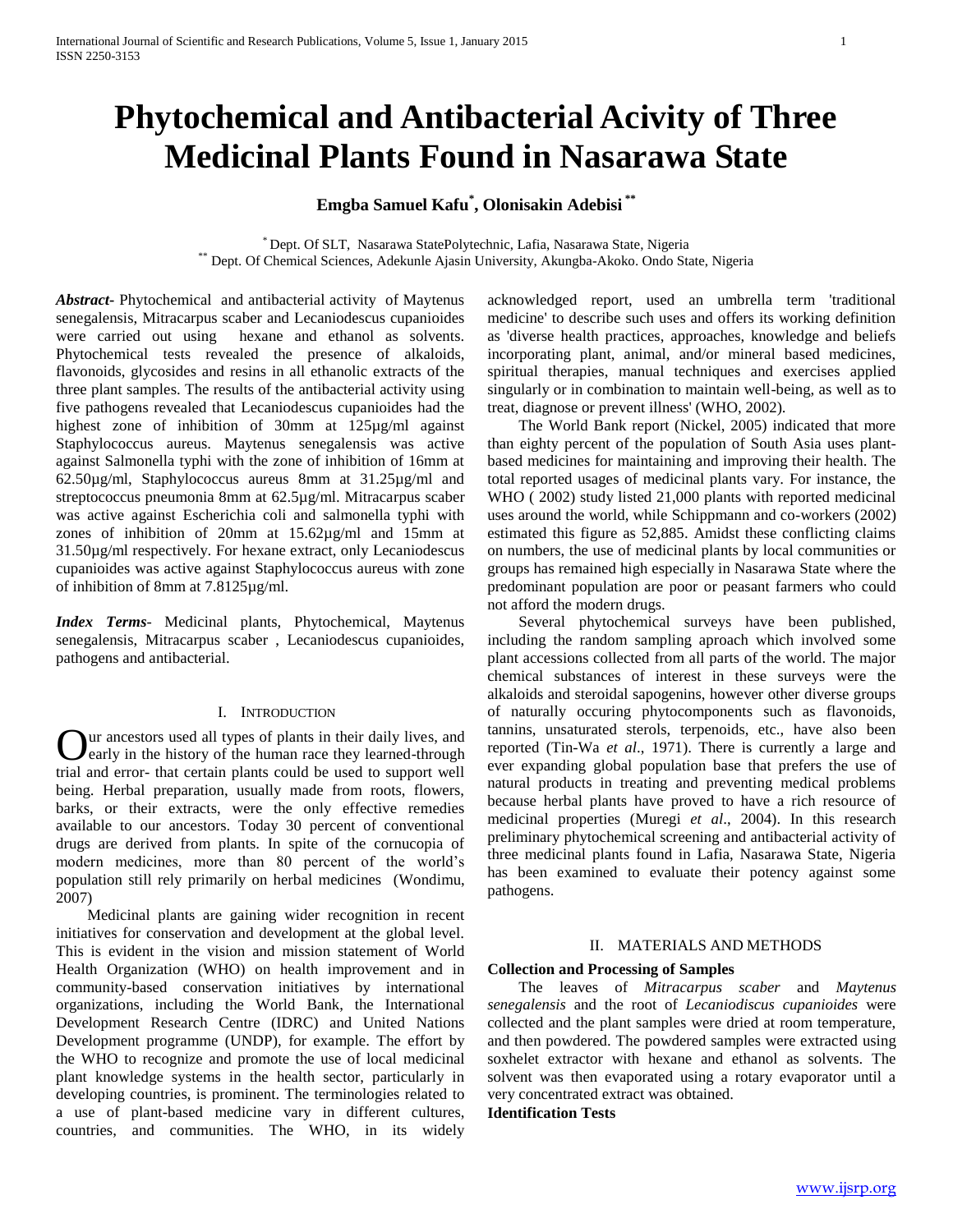The tests were done using the extracts of the three plants to find the presence or absence of some secondary metabolites such as alkaloids, tannins, saponins, flavanoids, anthraquinones, glycosides, steroidal ring, cardiac glycosides, steroids/terpenes, phlobatannins and resins using standard methods as described Harborne, 1988 and Trease and Evans 1983.

#### **Antibacterial Test**

### **Preparation of Inoculum**

 The organisms used are *Staphylococus aureus*, *Streptococcus pneumonia, Pseudomonas aeroginosa, Escherichia coli, Shegella flexmeri and Salmonella typhi.*

 Inoculum was prepared from a pure colony of the test organisms by suspending the colony in a tube containing 5ml Muller-Hitton broth and was incubated at 35°c for 2-8 hours until turbidity reached 0.5 Macfarland Standard giving a load of  $10<sup>5</sup>$ - $10^6$  organism/ml.

#### **Broth Dilution Antimicrobial Susceptibility**

 Nutrient broth was prepared and 0.5g of extract was weighed into 2mls of nutrient broth to form neat.Twofold dilution was carried out till the  $10<sup>th</sup>$  tubes. 0.2mls or a drop of standard Inoculum was dropped into all the tubes and incubated at 37<sup>o</sup>c for 24 hours. After 24 hours incubation, subculture was made on Blood Agar for sterility or growth check. The lowest concentration showing visual inhibition of growth is (MIC) Minimum Inhibition Concentration.

#### III. RESULTS AND DISCUSSION

 Table 1 shows some characteristics of the plant samples.The three plant samples produced coloured extracts. The ethanolic extracts of *M. senegalensis* produced dark brown colour, *M. scaber* produced light brown colour and *L. cupanioides* produced brown colour. The hexane extracts of *M. senegalensis* produced dark green colour, *M. scaber* produced dark brown colour and *L. Cupanioides* produced brown colour. The percentage yields of the ethanol extracts of the three plants are generally higher than that of the hexane extracts. *M. senegalensis* of ethanolic extract gave the highest yield (55.06 %) while the highest yield for hexane extract is also from *M. senegalensis* (7.86%). The ethanolic extracts of *M. Scaber* and *L. cupanioides* gave (15.11 %) and (31.72 %) yields respectively. *M. Scaber* produced the lowest amount of the extract for the ethanol while *L*. *Cupanioides* gave the least amount for hexane (2.68 %). The components of the extracts are more soluble in ethanol solvent than hexane, hence the highest yield. The hexane extracts gave the smallest percentage yield.

 It was suggested that the addition of *M. senegalensis* root to milk and meat-based foods by Masai and Batemi populations of Tanzania reduced the incidence of cardiovascular diseases despite their high intake of fats and cholesterol (Johns *et al*., 1999). In Nigeria, the juice from the crushed plant is known to be applied topically for the treatment of skin diseases such as ringworm, lice, itching, craw-craw and other fungal diseases or applied to dressings for fresh cuts, wounds and ulcers (Fredrickson *et al*., 2004). It is also used as an ingredient in fish poison by some pagan tribes (Jawetz *et al*.,1978).

 Table 2 shows the phytochemistry of the extracts which revealed the presence of many bioactive compounds. The ethanol extracts generally contained the highest bioactive compounds with glycosides, flavonoids, saponnins, alkaloids and resins present in large quantities while anthraquinones were absent. Tannins and anthraquinones were absent in the ethanolic extract of *Maytenus senegalensis.* Alkaliods, anthraquinones and phlobatannins were absent in ethanolic extact of *Mitracarpus scaber* while saponnins, anthraquinones, and steroids/terpenes were absent in *Lecaniodescus cupanioides.* On the other hand, the hexane extracts contained the lowest bioactive Compounds with the alkaloids, saponins, tannins, anthraquinones, glycosides, and phlobatannins being absent*.* It is notable that secondary metabolites are extremely diverse; many thousands have been identified in several major classes. Each plant family, genus, and species produced a characteristic mix of these chemicals, and can sometimes be used as taxonomic characteristics in classifying plants. Humans use some of these compounds as medicines, flavourings, or recreational drugs (Jorge *et al*., 2004).

 From the antibacterial analyses (Table 3), the results show that the extracts are active against the test organisms. The ethanolic extracts are more active than the hexane extracts. The ethanolic extracts of *Maytenus senegalensis* was active on *Salmonella typhi* with the zone of inhibition of 16mm at 62.50µg/ml, *Staphylococcus aureus* has 8mm at 31.25µg/ml and *streptococcus pneumoniae* also has 8mm at 62.5µg/ml as zones of inhibition. Thus, following the traditional use of the plant in Sudan, Kenya or Tanzania, it was demonstrated that the leaf, root and stem bark extracts of *M. senegalensis* posses *invitro* antiplasmodial (Gessler *et al*., 1995; El -Tahir *et al*., 1999), antileishmanial (El -Tahir *et al*., 1998), and antibacterial activities (Matu and van Staden, 2003). *Mitracarpus scaber* was active against *Escherichia coli* and *salmonella typhi* with zones of inhibition of 20mm at 15.62µg/ml and 15mm at 31.50µg/ml respectively. It is claimed that *Mitracarpus scaber* possesses antimicrobial activities when crude extracts from the plant is used (Gundidza *et al*., 1994). Recent studies have shown that alcoholic extracts of the aerial parts of *Mitracarpus scaber* had i*nvitro* antimicrobial activity against Dermatophilus congilensis (Bussman and Sharon, 2006). *Lecaniodescus cupanioide*s was active against *Staphylococcus aureus* with the highest zone of inhibition of 30mm at 125µg/ml which is as active as the ceftriaxone sodium (standard drug).

 For the hexane extracts, only *Lecaniodescus cupanioides* was active against *Staphylococcus aureus* at with a zone of inhibition of 8mm at 7.8125µg/ml. This result shows that the principles or constituents responsible for the antibacterial activity tend to reside more in the ethanol extracts as shown by the ethanolic extracts of *Lecaniodescus cupanioides* which have the same potency with the standard (ceftriaxone sodium 30 mg) on *staphylococcus aureus* with 30mm zone of inhibition. The standard, cetriaxone sodium is sensitive to *Escherichia coli, Staphylococcus aureus* and *Salmonella typhi.* 

 Table 4 shows the minimal inhibitory concentration (MIC) (µg/ml) of the three extracts. The ethanolic extract of *Lecaniodescus cupanioides* has the highest MIC of 16µg/ml against *Staphylococcus aureus* followed by ethanolic extract of *Maytenus senegalensis* and *Mitracarpus scaber* which have MIC values of 8µg/ml each against *Escherichia coli* and *Salmonella*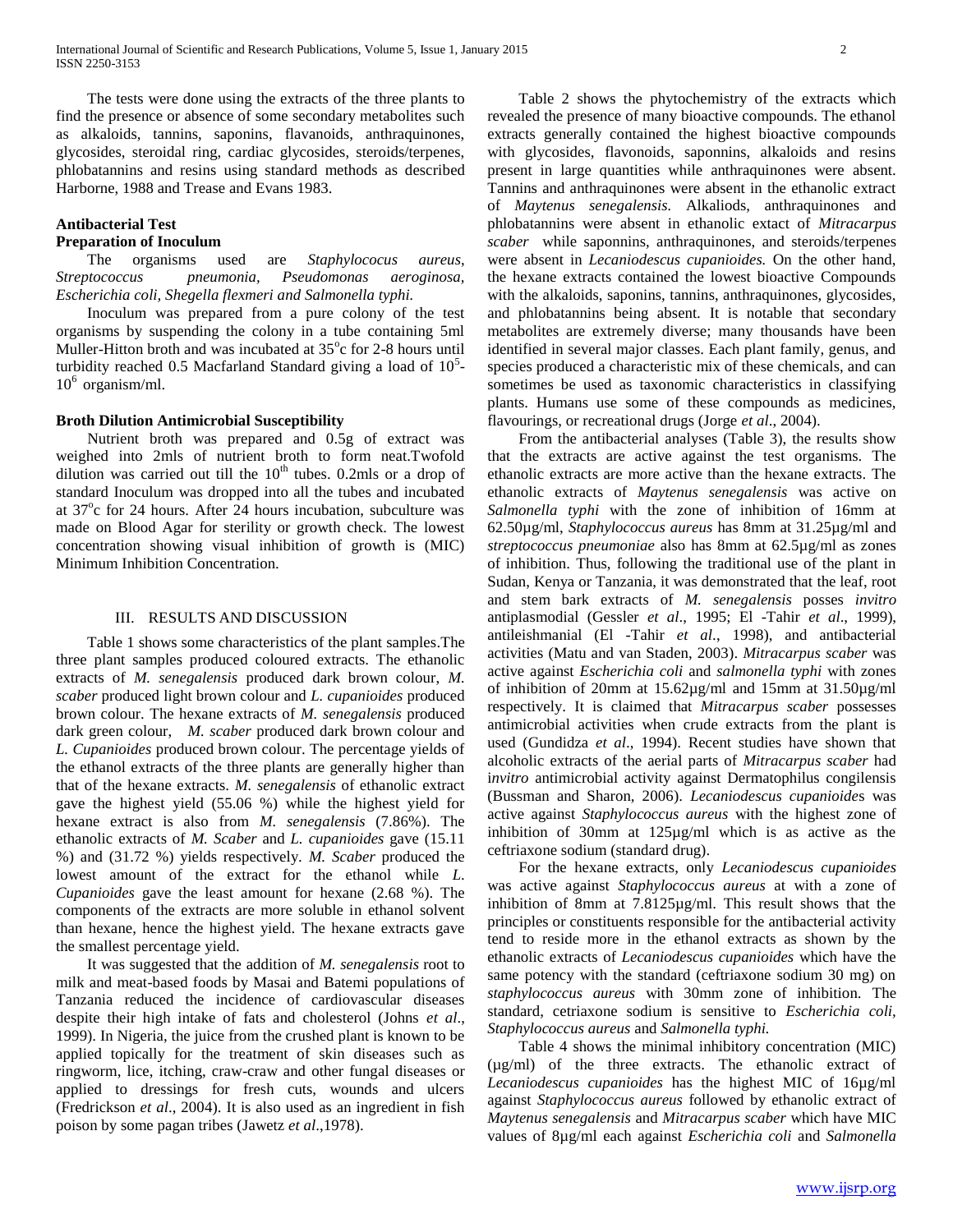*typhi* respectively. Ethanolic extract of *Maytenus senegalensis* and *Mitracarpus scaber* also had MIC values of 4µg/ml against *Streptococcus pneumonia* and *Salmonella typhi* in that order. The lowest MIC is 2 µg/ml of the ethanolic extract of *Maytenus*  *senegalensis.* The only MIC on the hexane extract is that of *Lecaniodescus cupanioides* which is 2µg/ml against *Staphylococcus aureus.*

| Table 1: Some Characteristics of the Plant Materials |  |
|------------------------------------------------------|--|
|------------------------------------------------------|--|

| Plant Sample<br>S/No                          | Local name | Family      | Common Name  |        | <b>Used Part</b> | Local Usage                           |       | % Yield |
|-----------------------------------------------|------------|-------------|--------------|--------|------------------|---------------------------------------|-------|---------|
| Solvent<br>Colour                             |            |             |              |        |                  |                                       |       |         |
| 1. Maytenus senegalensis Kahanri              |            | Celatraceae | Spike thorn  | Leaves |                  | Additive of milk and meat based foods | 55.06 | Ethanol |
| Dark Brown                                    |            |             |              |        |                  |                                       |       |         |
|                                               |            |             |              |        |                  |                                       |       | 7.86    |
| Dark Green<br>Hexane                          |            |             |              |        |                  |                                       |       |         |
| 2. Mitracarpus scaber                         | Nashie     | Rubiaceac   | Button grass |        |                  | Leaves Treatment of skin disease      | 15.11 | Ethanol |
| Light Brown                                   |            |             |              |        |                  |                                       |       |         |
|                                               |            |             |              |        |                  |                                       |       | 5.38    |
| Dark Brown<br>Hexane                          |            |             |              |        |                  |                                       |       |         |
| 3 Lecaniodescus cupanioides Ohua Sapindaceace |            |             | Ginger Lilly | Root   |                  | Medicine/Agriculture                  | 31.72 | Ethanol |
| <b>Brown</b>                                  |            |             |              |        |                  |                                       |       |         |
|                                               |            |             |              |        |                  |                                       | 2.68  | Hexane  |
| <b>Brown</b>                                  |            |             |              |        |                  |                                       |       |         |

Local name is from the Eggon tribe in Nasarawa State, Nigeria

## **Table 2: Phytochemical Screening of Hexane and Ethanol Extracts of the Three Plants Samples**

| Test               | Ethanolic extracts                         | Hexane extracts          |  |
|--------------------|--------------------------------------------|--------------------------|--|
|                    | MS MT LC                                   | MT LC<br>MS.             |  |
| Alkaloids          | $+++$<br>$++$                              |                          |  |
| Saponins           | $+++$                                      |                          |  |
| Flavonoids         | $++$<br>$++$<br>$++$                       | $++$                     |  |
| Tannins            | $++$<br>$^{+}$<br>$\overline{\phantom{0}}$ |                          |  |
| Anthraquinones     |                                            |                          |  |
| Glycosides         |                                            |                          |  |
| Steroids/Terpenes  | $+++$                                      | $++$<br>$^{+}$<br>+      |  |
| Resins             | $+++$                                      | $+++$                    |  |
| Cardiac glycosides | $+++$<br>$++$<br>$^{++}$                   | $++$<br>$^{+}$<br>$^{+}$ |  |
| Steroidal          | $^{+}$<br>$^{+}$                           | $^{+}$<br>$^+$           |  |
| phlobatannins      | $++$<br>$^{+}$                             |                          |  |

MT **=** *Maytenus senegalensis* , MS**=** *Mitracarpus scaber,* LC **=** *Lecaniodescus cupanioides*

(+) score was recorded if the reagent produced only a slight opaqueness

(++) score was recorded if a definite turbidity, but no flocculation was observed

(+++) score was recorded if a definite heavy precipitate or flocculation was produced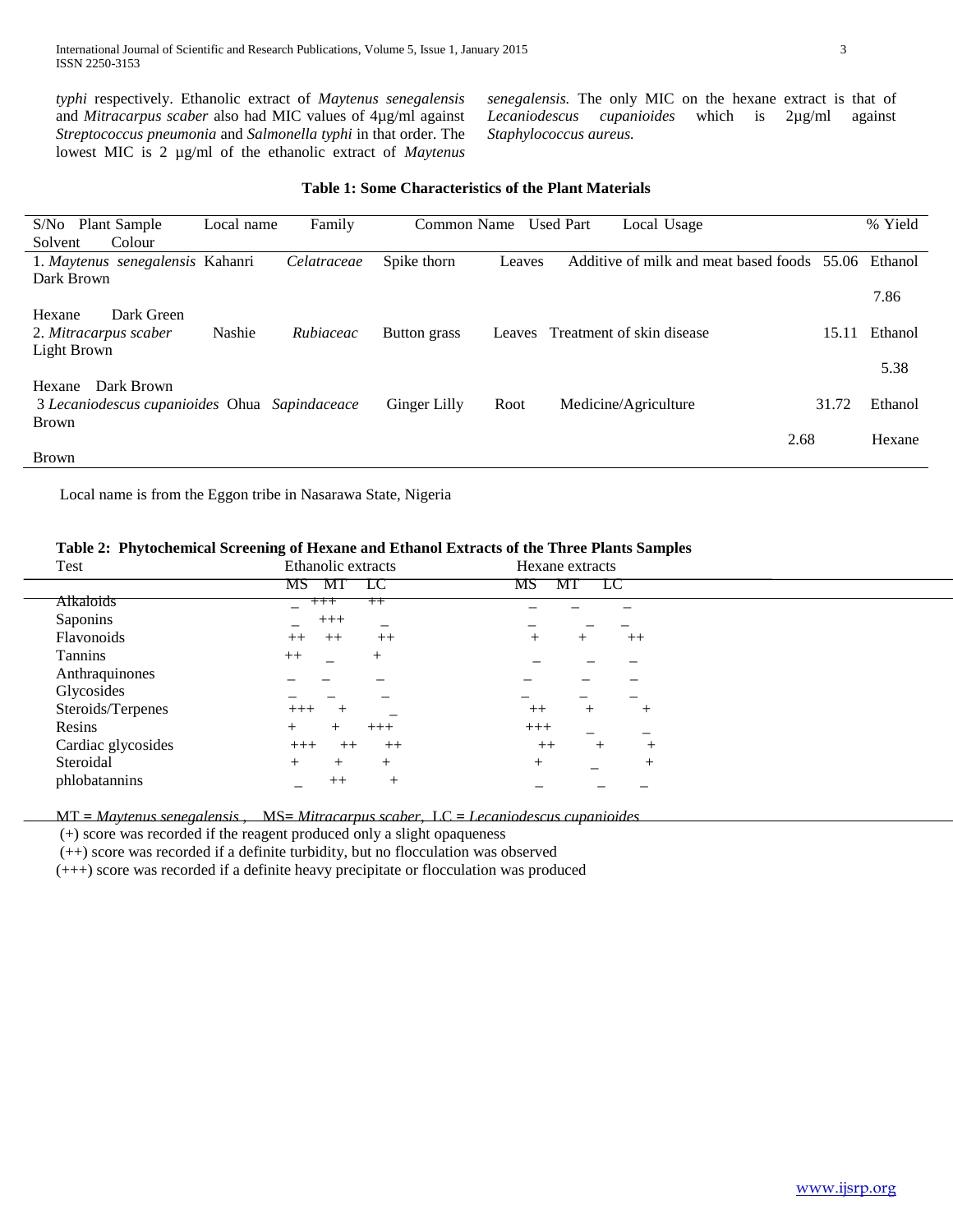| Organisms                | Zone of Inhibition (mm) |         |     |            |         |  |            |
|--------------------------|-------------------------|---------|-----|------------|---------|--|------------|
|                          |                         | MSE MTE | LCE | <b>MSH</b> | MTH LCH |  | <b>STD</b> |
|                          |                         |         |     |            |         |  |            |
|                          |                         |         |     |            |         |  |            |
|                          |                         |         |     |            |         |  |            |
|                          |                         |         |     |            |         |  |            |
| Escherichia Coli         |                         | 20      |     |            |         |  | 32         |
| Staphylococcus aureus    | 8                       |         | 30  |            |         |  | 30         |
| Streptococcus pneumoniae | 8                       |         |     |            |         |  |            |
| Shigella flexmeri        |                         |         |     |            |         |  |            |
| Pseudomonas aeroginosa   |                         |         |     |            |         |  |            |
| Salmonella typhi         | 16                      | 15      |     |            |         |  | 22         |

**Table 3: Antibacterial activity of Ethanolic and Hexane Extracts of the Three Plant Samples**

 MSE = *Maytenus senegalensis* ethanolic extract, MTE =*Mitracarpus scaber* ethanolic extract, LCE = *Lecaniodescus cupanioides* ethanolic extract

MSH = *Maytenus senegalensis* hexane extract, MTH = *Mitracarpus scaber* hexane extract, LCH = *Lecaniodescus cupanioides* hexane extract

- No activity

 $STD = Standard (30 \mu g \text{ c}$ eftriaxone)

| Table 4: Minimal Inhibition Concentration (MIC) (µg/ml) of the Three Extracts |            |         |    |     |            |            |  |
|-------------------------------------------------------------------------------|------------|---------|----|-----|------------|------------|--|
| <b>Organisms</b>                                                              | <b>MSE</b> | MTE LCE |    | MSH | <b>MTH</b> | <b>LCH</b> |  |
|                                                                               |            |         |    |     |            |            |  |
|                                                                               |            |         |    |     |            |            |  |
|                                                                               |            |         |    |     |            |            |  |
|                                                                               |            |         |    |     |            |            |  |
| Escherichia Coli                                                              |            | 8       |    |     |            |            |  |
| Staphylococcus aureus                                                         | 2          |         | 16 |     |            |            |  |
| Streptococcus pneumoniae                                                      | 4          |         |    |     |            |            |  |
| Shigella flexneri                                                             |            |         |    |     |            |            |  |
| Pseudomonas aeroginosa                                                        |            |         |    |     |            |            |  |
| Salmonella typhi                                                              | 8          | 4       |    |     |            |            |  |
|                                                                               |            |         |    |     |            |            |  |

MSE = *Maytenus senegalensis* ethanolic extract, MTE =*Mitracarpus scaber* ethanolic extract, LCE = *Lecaniodescus cupanioides* ethanolic extract,

MSH = *Maytenus senegalensis* hexane extract, MTH =*Mitracarpus scaber* hexane, extract, LCH = *Lecaniodescus cupanioides* hexane extract